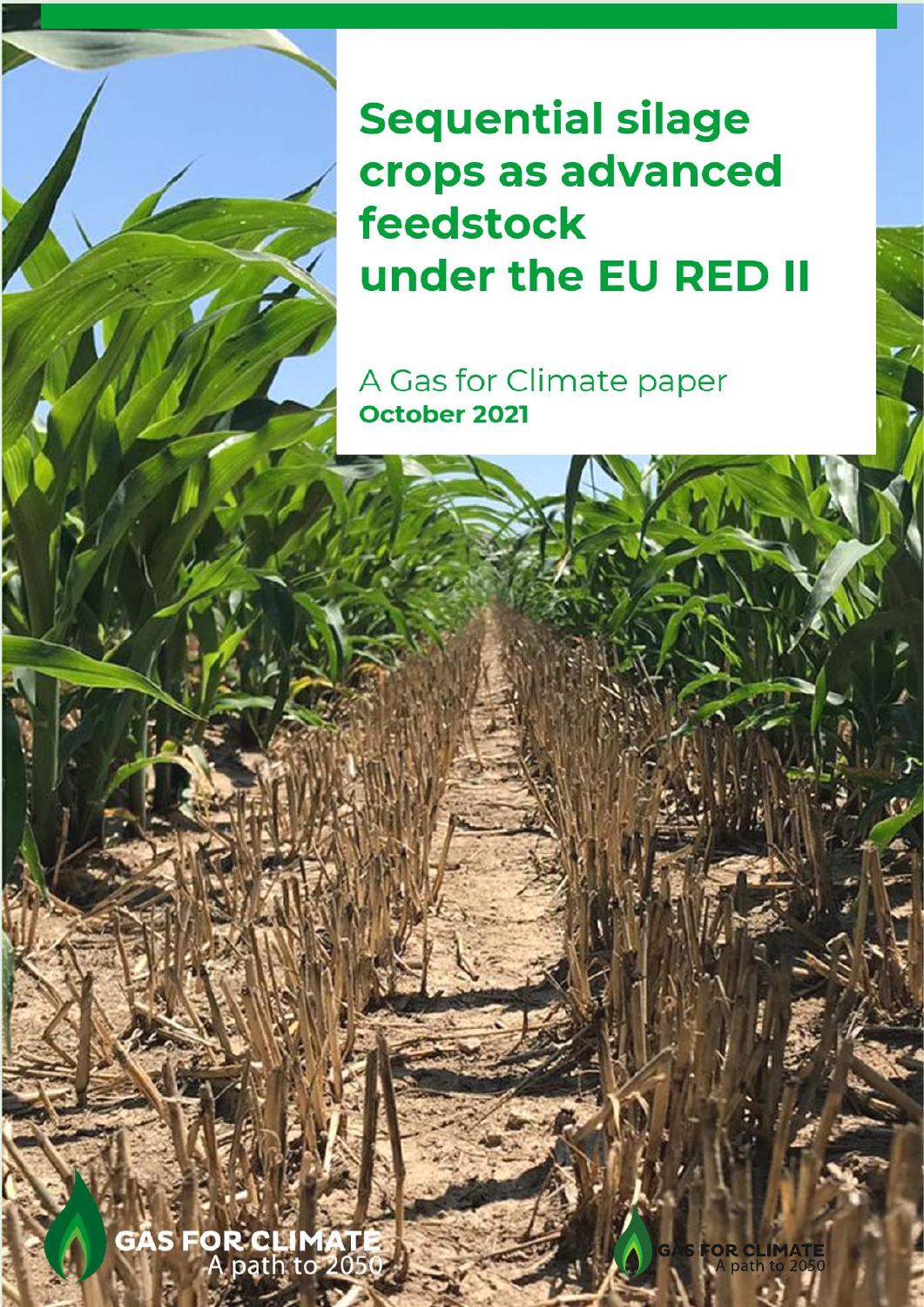## **Executive Summary**

This paper explores whether **silage crops grown in a sequential cropping system**, as cultivated in Europe, would meet the evaluation criteria for 'advanced feedstock' as included in Annex IX of the recast EU Renewable Energy Directive (REDII). Being included in Annex IX would make the feedstock eligible to be double counted towards renewable transport targets and would give a clear signal about the sustainability of this cropping system.

Silage crops are harvested early in a sequential cropping system, meaning they are not fully matured crops. This enables them to be produced in combination with a main crop on the same plot of land without lowering the yield of the main crop. This practice therefore increases the overall output of existing agricultural land. Sequential cropping can be applied in a sustainable way, compliant with EU sustainability criteria for bioenergy feedstocks and not leading to negative environmental impacts under European climatological conditions.

This paper explains a feasible model for sustainable silage crops in line with Article 28(6) of the REDII. Points of attention can be water, soil, and biodiversity to ensure that sequential cropping leads to more agricultural output whilst not negatively impacting the environment. However, it is shown that the model as implemented under 'Biogasdoneright' can assure no negative impacts and can even lead to positive impacts.

**The paper concludes that silage crops grown in a sequential cropping system are a good match with the evaluation criteria set out in Article 28(6), paragraph b of the EU REDII**. These criteria are used by the European Commission to assess whether feedstocks should be included as 'advanced feedstocks' in Annex IX. The Gas for Climate consortium therefore recommends including silage crops grown in a sequential cropping system in the Commission's next revision of Annex IX.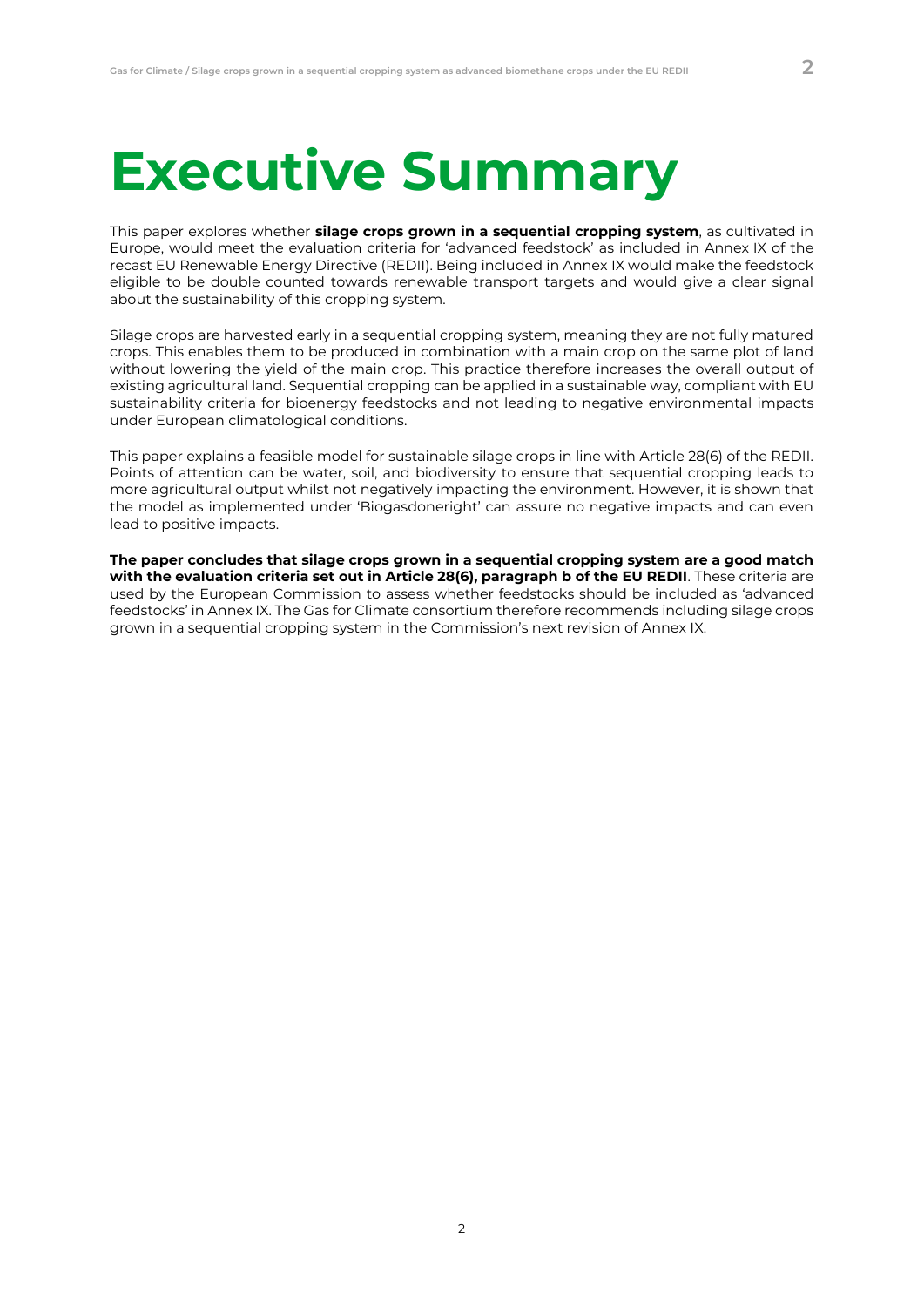# **Introduction**

Biomethane has the potential to play a valuable role in achieving Europe's climate targets. A large energy system value is associated with an increased future use of biomethane as a dispatchable, storable form of renewable energy alongside large quantities of variable renewable electricity. The sustainable scale-up potential of biomethane and its energy system value has been analysed in the study 'Gas for Climate. The optimal role for gas in a net-zero emissions energy system' published in 2019.<sup>1</sup>

Biomethane can be produced from many types of biomass. An increasingly large share of biomethane is produced from waste and residue feedstocks, as the Gas for Climate Market State and Trends report (published in 2020<sup>2</sup> ) showed. While biomethane production can continue to grow based on remaining available waste and residue materials, there is also a large potential to produce **sustainable biomethane from agricultural crops cultivated in sequential cropping systems**. Sequential cropping is the production of a second crop before or after a main crop on a plot of agricultural land, thereby reducing the period during which this land is fallow<sup>3</sup> . Its contribution towards a sustainable biomethane potential can be significant (see [Figure 1\)](#page-2-0), accounting for an estimated two-thirds of the biomethane potential from anaerobic digestion in the 2019 Gas for Climate study.



<span id="page-2-0"></span>**Figure 1: EU biomethane potential per conversion technology and feedstock (in bcm natural gas equivalent) type by 2050, showing sequential cropping contribution of 41 bcm. Source: 'Gas for Climate: The optimal role for gas in a net-zero emissions energy system'<sup>4</sup>**

<sup>1</sup> The study can be accessed here: [https://gasforclimate2050.eu/wp-content/uploads/2020/03/Navigant-Gas-for-Climate-The](https://gasforclimate2050.eu/wp-content/uploads/2020/03/Navigant-Gas-for-Climate-The-optimal-role-for-gas-in-a-net-zero-emissions-energy-system-March-2019.pdf)[optimal-role-for-gas-in-a-net-zero-emissions-energy-system-March-2019.pdf](https://gasforclimate2050.eu/wp-content/uploads/2020/03/Navigant-Gas-for-Climate-The-optimal-role-for-gas-in-a-net-zero-emissions-energy-system-March-2019.pdf)

<sup>2</sup> The study can be accessed here: [https://gasforclimate2050.eu/wp-content/uploads/2020/12/Gas-for-Climate-Market-State-and-](https://gasforclimate2050.eu/wp-content/uploads/2020/12/Gas-for-Climate-Market-State-and-Trends-report-2020.pdf)[Trends-report-2020.pdf](https://gasforclimate2050.eu/wp-content/uploads/2020/12/Gas-for-Climate-Market-State-and-Trends-report-2020.pdf)

[<sup>6</sup>](#page-3-0) Article 2 (40) of the RED II states that: *'food and feed crops' means starch-rich crops, sugar crops or oil crops produced on agricultural land as a main crop excluding residues, waste or ligno-cellulosic material and intermediate crops, such as catch crops and cover crops, provided that the use of such intermediate crops does not trigger demand for additional land'.*

<sup>&</sup>lt;sup>3</sup> The terms 'secondary crop' or 'cover crop' are also sometimes used interchangeably in this context.

<sup>4</sup> The study can be accessed here[: https://gasforclimate2050.eu/wp-content/uploads/2020/03/Navigant-Gas-for-Climate-The](https://gasforclimate2050.eu/wp-content/uploads/2020/03/Navigant-Gas-for-Climate-The-optimal-role-for-gas-in-a-net-zero-emissions-energy-system-March-2019.pdf)[optimal-role-for-gas-in-a-net-zero-emissions-energy-system-March-2019.pdf](https://gasforclimate2050.eu/wp-content/uploads/2020/03/Navigant-Gas-for-Climate-The-optimal-role-for-gas-in-a-net-zero-emissions-energy-system-March-2019.pdf)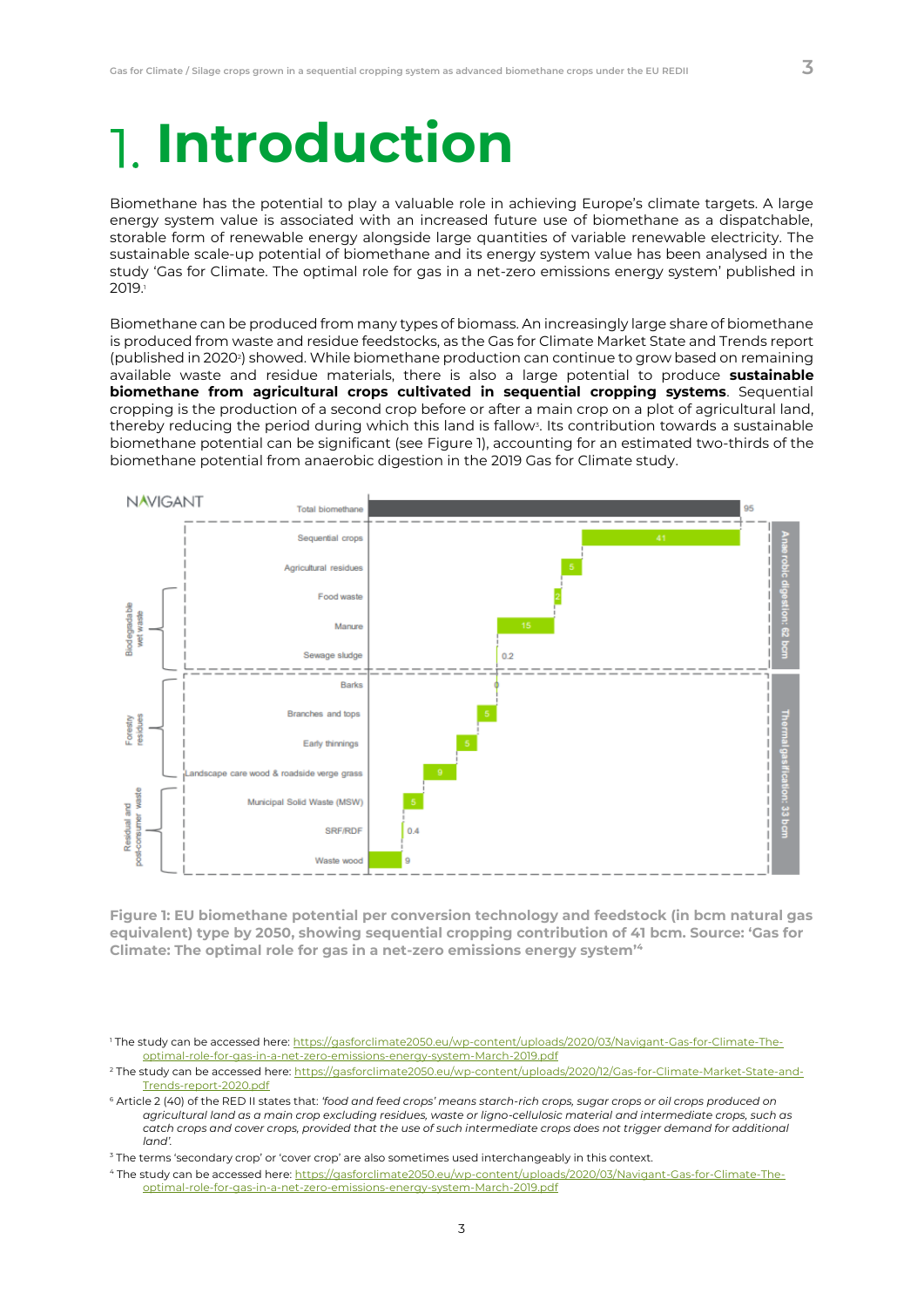Sequential cropping is applied in several contexts around the world. For example, in South America, sequential cropping systems are able to produce two main crops. In Europe, climatological conditions would not normally allow for two main crops to be produced. However, for biomethane production, **silage crops<sup>5</sup>** can be cultivated as a second crop. These are typically cereal crops such as maize or triticale that are harvested early, before reaching full maturity, and therefore with a relatively short growing season. Sequential cropping of silage crops is being implemented at some scale in Italy especially, while in France a large pilot project is underway. Sequential cropping is a form of agricultural intensification and therefore it is important to ensure that this intensification is done in a sustainable way. If done in the right way, sequential cropping can even have positive environmental impacts.

<span id="page-3-0"></span>The EU Renewable Energy Directive has been highly successful in driving a large increase in renewable electricity, yet far less so in scaling-up renewable gas. EU biomethane production stands at around 2.5 bcm or 25 TWh today, far below its sustainable potential. Sequential cropping is excluded from the 'food and feed cap' in the RED II<sub>6</sub>. This means that the Directive doesn't limit the contribution from biomethane produced from sequential cropping to count towards achieving renewable energy in transport targets.

One important practical step to drive the growth of biomethane in the EU would be for the Commission to explicitly recognise the sustainability of sequential cropping of silage crops within the EU. An option could be to include **sequential cropping of silage crops that do not impact the yield of the main crop**, in the RED II Annex IX list of 'advanced' biofuel and biogas feedstocks. This would provide an important incentive to the growth of the EU biomethane sector.

The RED II states that the Commission can evaluate the possible inclusion of new feedstocks to the Annex IX list. Article 28(6) paragraph 2 states:

*"The Commission is empowered to adopt delegated acts in accordance with Article 35 to amend the list of feedstock set out in Parts A and B of Annex IX by adding, but not removing, feedstock. Feedstock that can be processed only with advanced technologies shall be added to Part A of Annex IX. Feedstock that can be processed into biofuels, or biogas for transport, with mature technologies shall be added to Part B of Annex IX."*

It is understood that the European Commission intends to evaluate before the end of 2021 whether it would wish to include new feedstocks in Annex IX. For any new feedstocks to be included, the Commission will have to conclude that the requirements for inclusion as laid down in Article 28(6) of the RED II have been met.

This paper assesses whether **silage crops produced in a sequential cropping system**, as cultivated in the EU, would meet the criteria as listed in Article 28(6) of the RED II and could therefore be added to Annex IX. Sequential cropping is implemented in various parts of the world. In Europe in particular, the concept focuses on silage crops that require a reduced cultivation period and are harvested before full maturity.

 $^{\rm 5}$  'Silage' is the product of a forage conservation technique which is carried out by acidification of the vegetable mass. The whole plant is chopped, compacted and finally sealed in a container to avoid contact with oxygen from the outside.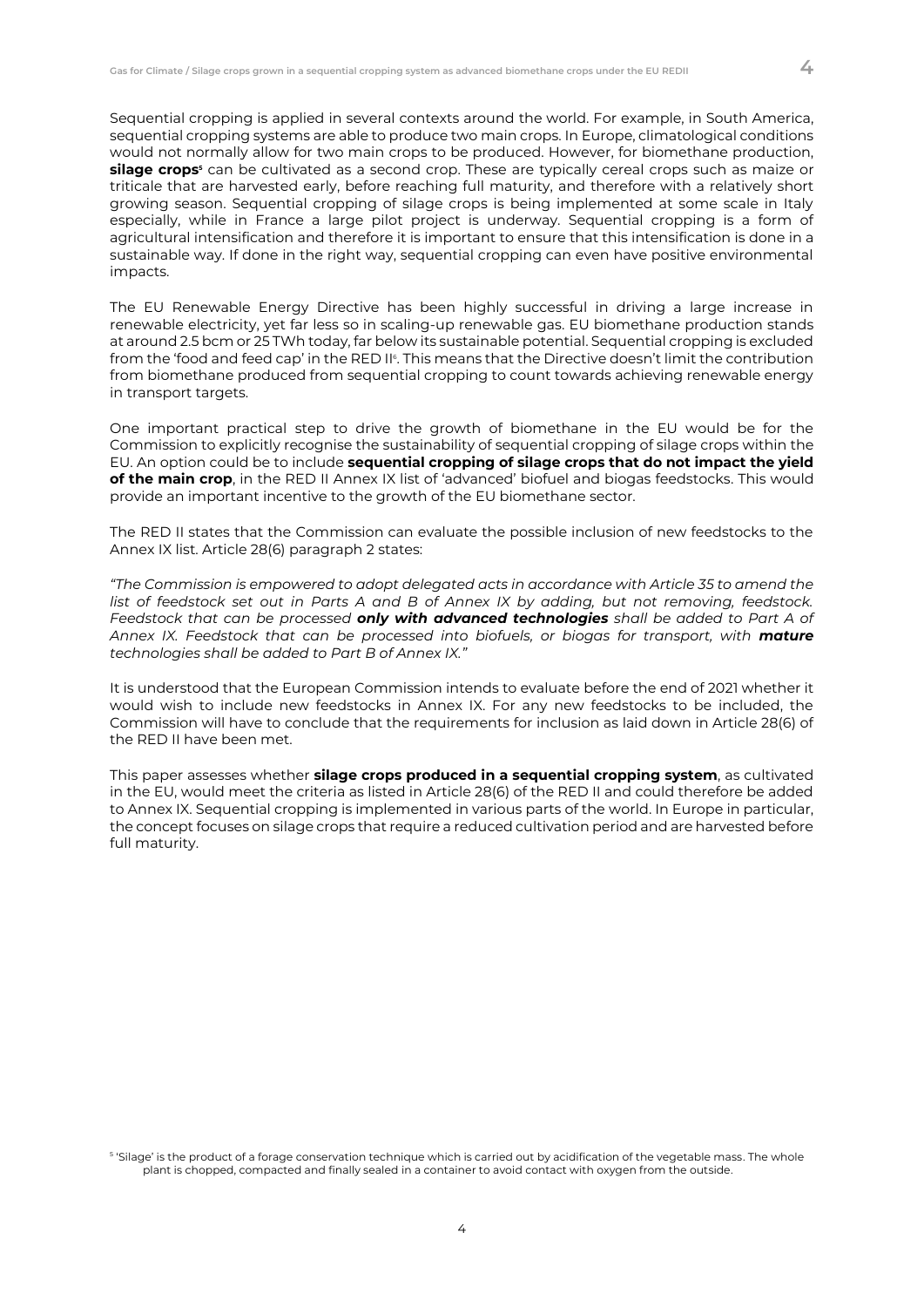# **Biomethane production with silage crops**

### **2.1 Sequential cropping and current status**

A definition of sequential cropping is given by Andrews and Kassam (1976) $^{\circ}$ :

*"Growing two or more crops in sequence on the same field per year. The succeeding crop is planted after the preceding crop has been harvested. Crop intensification is only in the time dimension. There is no intercrop competition. Farmers manage only one crop at a time in the field."*

In a sequential cropping system, land that is normally fallow between the growth cycles of the main crops is now used to grow a second crop. This second crop can then be used for the production of biomethane. The benefit of sequential cropping is that, as long as the yield of the main crop is not affected, no additional land is needed for to grow these energy crops. At the same time, no land is taken from the main crop as the crop intensification is only in the time dimension. Today in Europe, sequential cropping practices for the cultivation of energy crops takes place mainly in Italy and France, as explained below.

### **'Biogasdoneright' in Italy**

The Consorzio Italiano Biogas (CIB) is a consortium of Italian farmers that produce biogas using different agricultural feedstocks, including crops, manure and residues. To the extent crops are used to produce biogas, producers rely on a sequential cropping system, where winter cover crops are grown on land that is left fallow after the harvest of the main crop in summer. These winter cover crops are energy crops that are used in an anaerobic digestor (AD) to produce biogas. CIB coined the term Biogasdoneright to describe their process.

Biogasdoneright focuses on producing biogas and biomethane from a mix of agricultural wastes, residues and sequential crops. Tillage of cropland is kept to a minimum (strip tillage) to increase soil carbon. The wet fraction of biogas digestate is brought back to the cropland using drip-feeding systems, which allows all nutrients from biogas crops to be recycled back to agricultural soils, thereby minimising the need to use synthetic fertilizers. The drip-feeding systems are also used for waterefficient drip-irrigation during summertime.

Biogasdoneright is multi-feedstock technique, meaning that multiple feedstocks can be used. Mostly cool-season grasses are chosen as secondary crops, with highly active photosynthetic periods before or after the growth of the main crops (Dale et al, 2016).<sup>8</sup> The Italian farmers of CIB mostly used triticale and sorghum as cover crops, which are both starch-rich cereals. In figure 1, an example of sequential cropping is depicted where triticale silage is used as a cover crop.

<sup>7</sup> <http://www.fao.org/3/t0742e/T0742E06.htm>

<sup>&</sup>lt;sup>8</sup> Dale et al., 2016, Biogasdoneright: An innovative new system is commercialized in Italy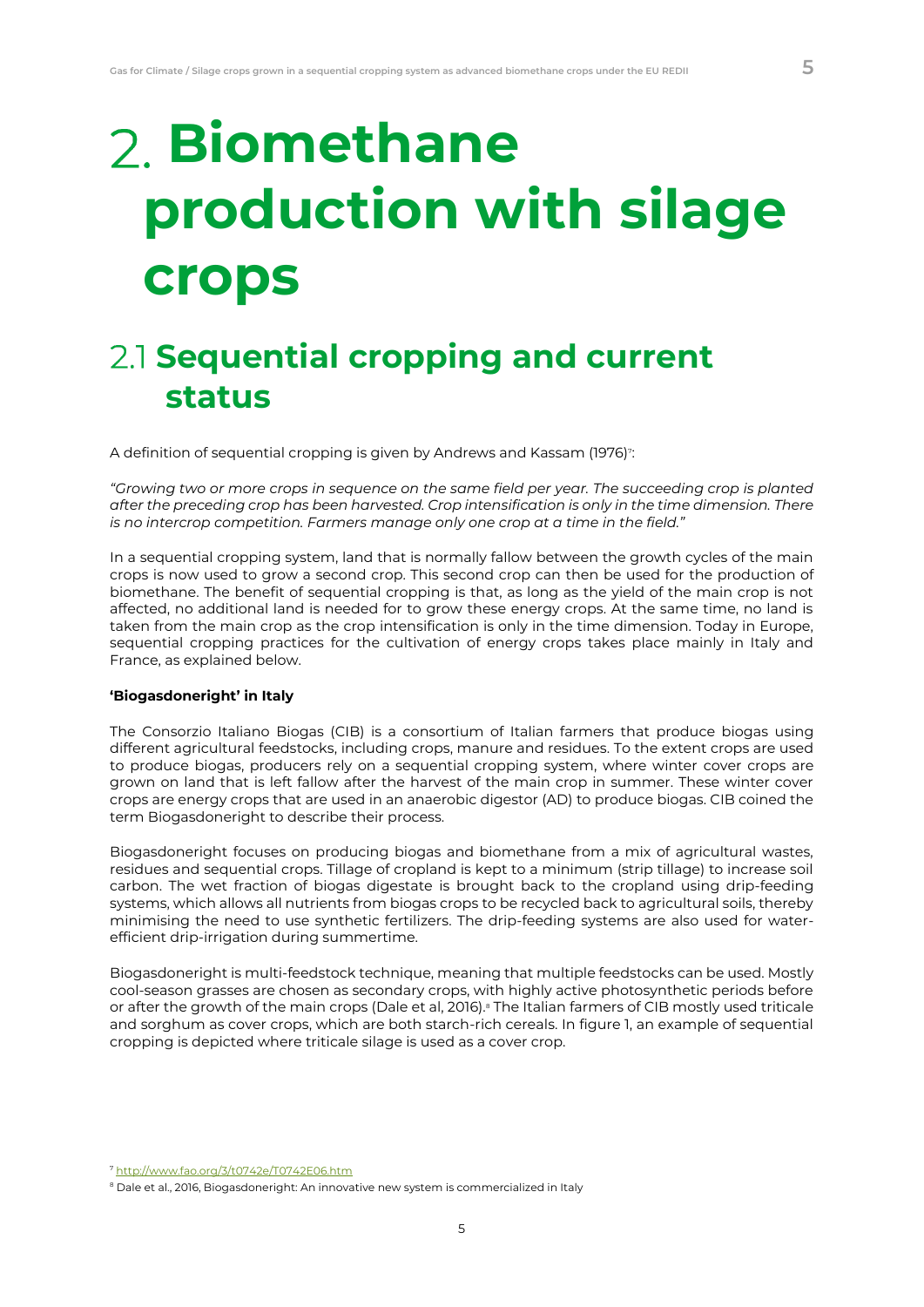

**Figure 2: Comparison mono-cropping and sequential cropping for production of biogas<sup>9</sup>**

In a conventional mono-cropping system, a large part of the agriculture land is not in use during a long period of the year. The growth of secondary crops increases the usage of the land, covering the land with biomass for most of the year. This leads to an increase of the total amount of biomass that is grown on a farm plot.

By growing both food/feed crops as well as bioenergy crops, the farmer also shields itself from fluctuating commodity prices. Low commodity prices have a negative effect on the farm income. By diversifying the markets of the crops, farmers can mitigate the market fluctuations and create additional income. In this way, food and fuel are not opposing forces but complementary products.

#### **Sequential cropping research project led by Arvalis in France**

Arvalis is an agricultural consultancy company that advises the agricultural and food sectors. They are currently managing the 'RECITAL' project in France, funded by French government agency ADEME, in which sequential cropping is applied to produce energy crops. The aim of the project is to gain insights on sequential cropping in order to optimize its application. The project focuses on triticale (a starch-rich cereal crop) as a winter crop. The project started in 2020 and will continue until 2023. Alongside Arvalis the Association of Biogas Farmers of France (AAMF) and the Chambers of Agriculture and other French economic operators are involved in the project.

<sup>9</sup> Ecofys (2016). Assessing the case for sequential cropping to produce low ILUC risk biomethane. [https://www.consorziobiogas.it/wp](https://www.consorziobiogas.it/wp-content/uploads/2017/02/Ecofys_Assessing-the-benefits-of-sequential-cropping-for-CIB_Final-report.pdf)[content/uploads/2017/02/Ecofys\\_Assessing-the-benefits-of-sequential-cropping-for-CIB\\_Final-report.pdf](https://www.consorziobiogas.it/wp-content/uploads/2017/02/Ecofys_Assessing-the-benefits-of-sequential-cropping-for-CIB_Final-report.pdf)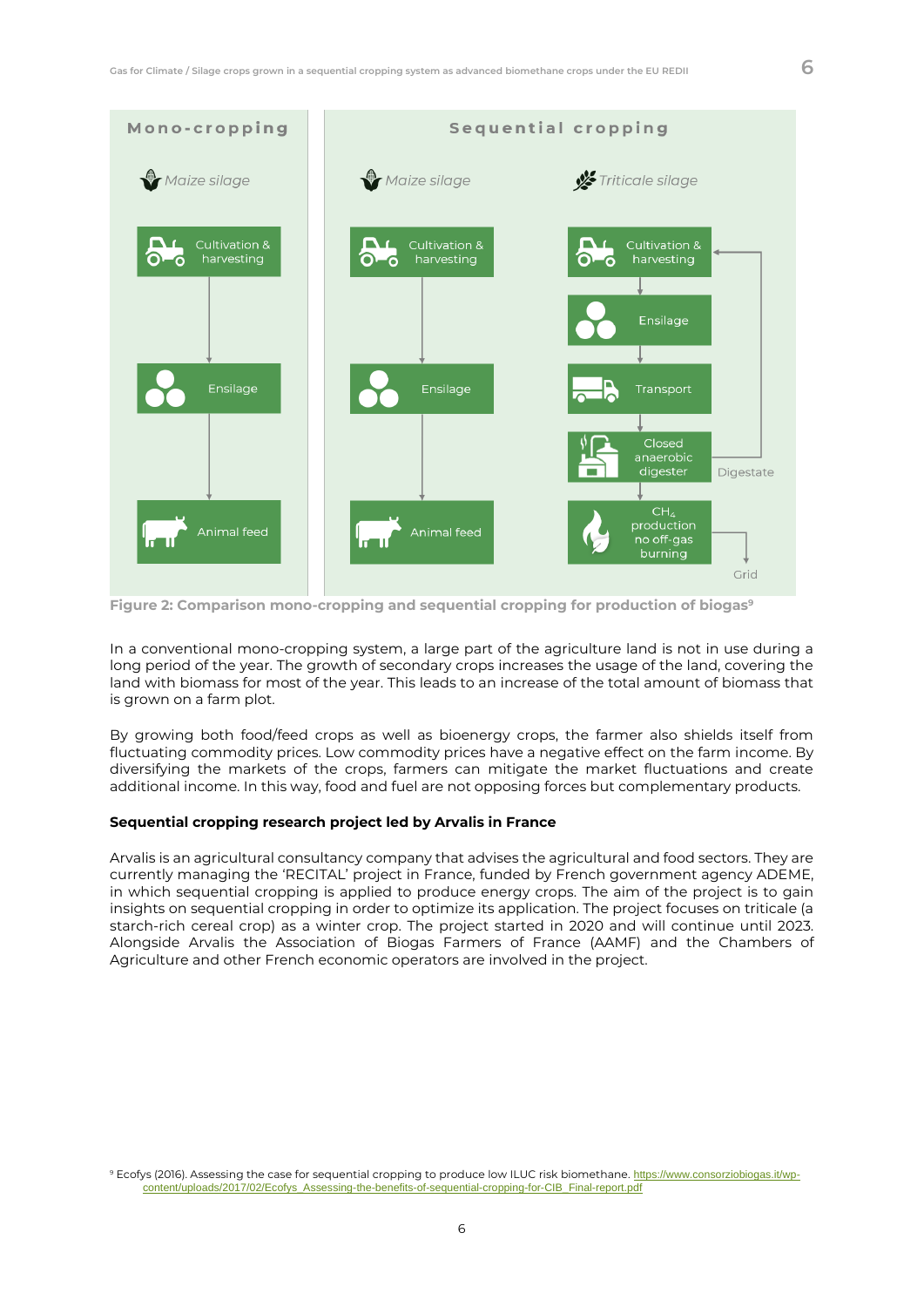### **2.2 Sequential silage crops**

In Italy and France, farmers that apply sequential cropping focus on starch-rich silage crops because they are the most productive crops among those most suitable for biogas. The RED II defines starchrich crops in Article 2(39) as:

*"crops comprising mainly cereals, regardless of whether the grains alone or the whole plant, such as in the case of green maize, are used; tubers and root crops, such as potatoes, Jerusalem artichokes, sweet potatoes, cassava and yams; and corm crops, such as taro and cocoyam;"*

This paper focuses on analysing the extent to which **silage crops, grown in a sequential cropping system**, could be classified as advanced biofuel or biogas feedstock on the basis of the criteria set out in RED II Article 28(6).

Depending on the climatic and biogeographical conditions of a region, different sorts of energy cover crops can be grown. In the Biogasdoneright setting in Italy, the most used cover crops are sorghum and triticale, both starch-rich cereals.<sup>10</sup> The choice for winter or summer energy cover crops depends on the cultivation period of the main crop.

Sequential cropping in the EU focuses specifically on silage crops. These are crops that are produced for the purpose of biogas production or animal feed and are harvested **before the grains are fully matured**, thereby requiring a shorter cultivation period. This means that the cultivation of silage crops as a sequential crop **does not impact the growing season of the main crop**. The European climatological conditions would usually not enable the cultivation of two fully matured food crops on the same plot of land during a year.

 $10$  Sorghum is a crop that can grow perfectly on fallow land and is ideally planted in late spring. The plant thrives ideally in warm, dry climates and is characterized by its very efficient use of water and nutrients. Triticale is another crop that is often used for the production of biogas and biofuels. It is a hybrid plant of rye and wheat that is also categorized as a cereal. Triticale is ideally a winter crop with its planting season late winter, with a harvesting season between May and August.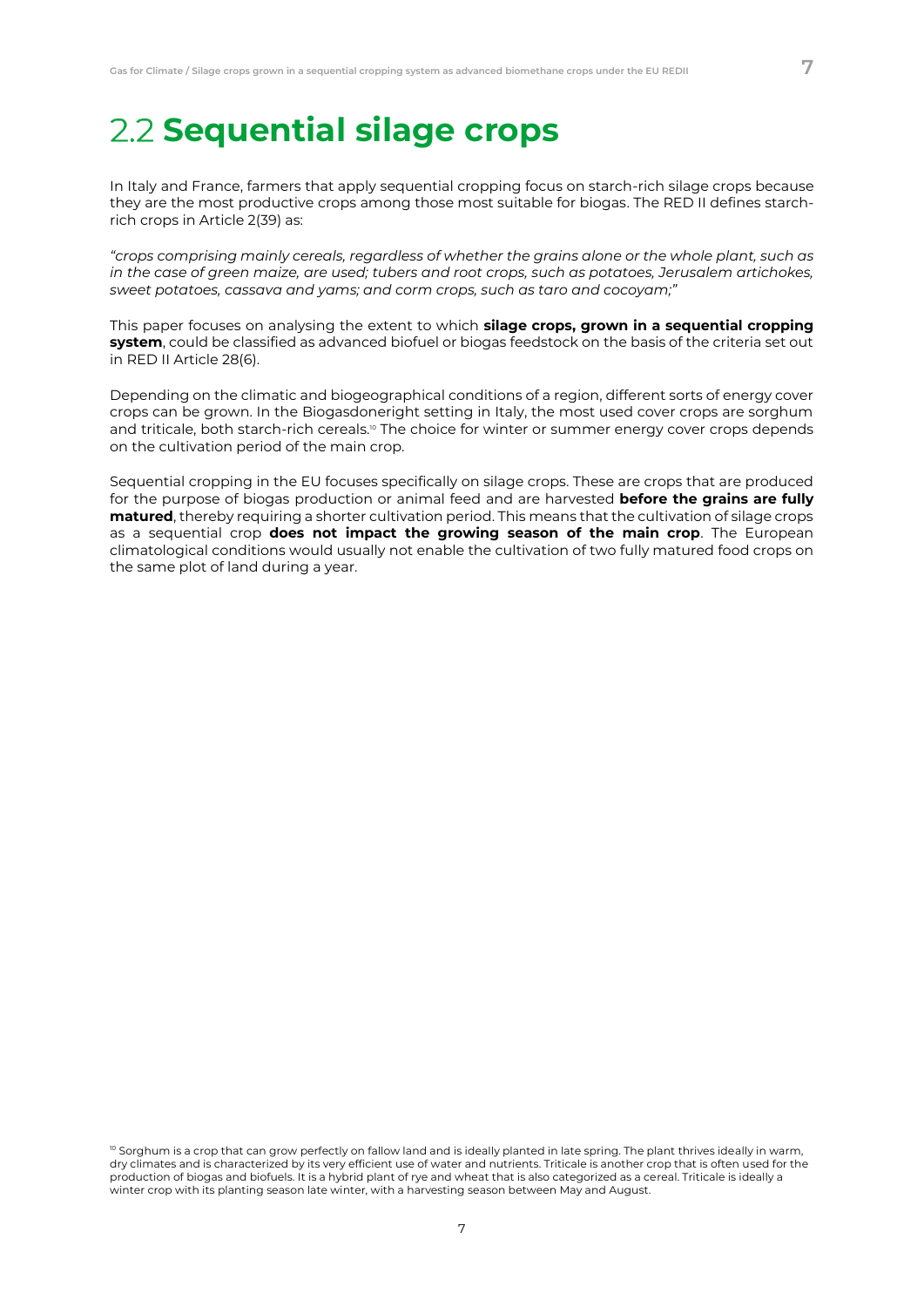# **Assessing sequential silage crops against Art 28(6)**

The Commission allows new feedstocks to be added to Annex IX Parts A or B, if these feedstocks comply with the evaluation criteria, listed (a) to (f) under RED II Article 28(6).

**Table 1: Evaluation criteria for inclusion of new feedstocks in Part A or B of Annex IX**

### **Evaluation criteria**

- *(a) the principles of the circular economy and of the waste hierarchy established in Directive 2008/98/EC;*
- *(b) the Union sustainability criteria laid down in Article 29(2) to (7);*
- *(c) the need to avoid significant distortive effects on markets for (by-)products, wastes or residues;*
- *(d) the potential for delivering substantial greenhouse gas emissions savings compared to fossil fuels based on a life- cycle assessment of emissions;*
- *(e) the need to avoid negative impacts on the environment and biodiversity;*
- *(f) the need to avoid creating an additional demand for land.*

The sections below will evaluate to what extent silage crops grown in a sequential cropping system, as cultivated for biogas in Italy and France, would meet each of the evaluation criteria.

### **Evaluation criteria a - circular economy and waste hierarchy**

RED II Article 28(6), point (a) states that the feedstock has to take into account:

*"the principles of the circular economy and of the waste hierarchy established in Directive 2008/98/EC"*

The principle can be divided into two subcategories:

- Complying with the waste hierarchy
- Following the principles of the circular economy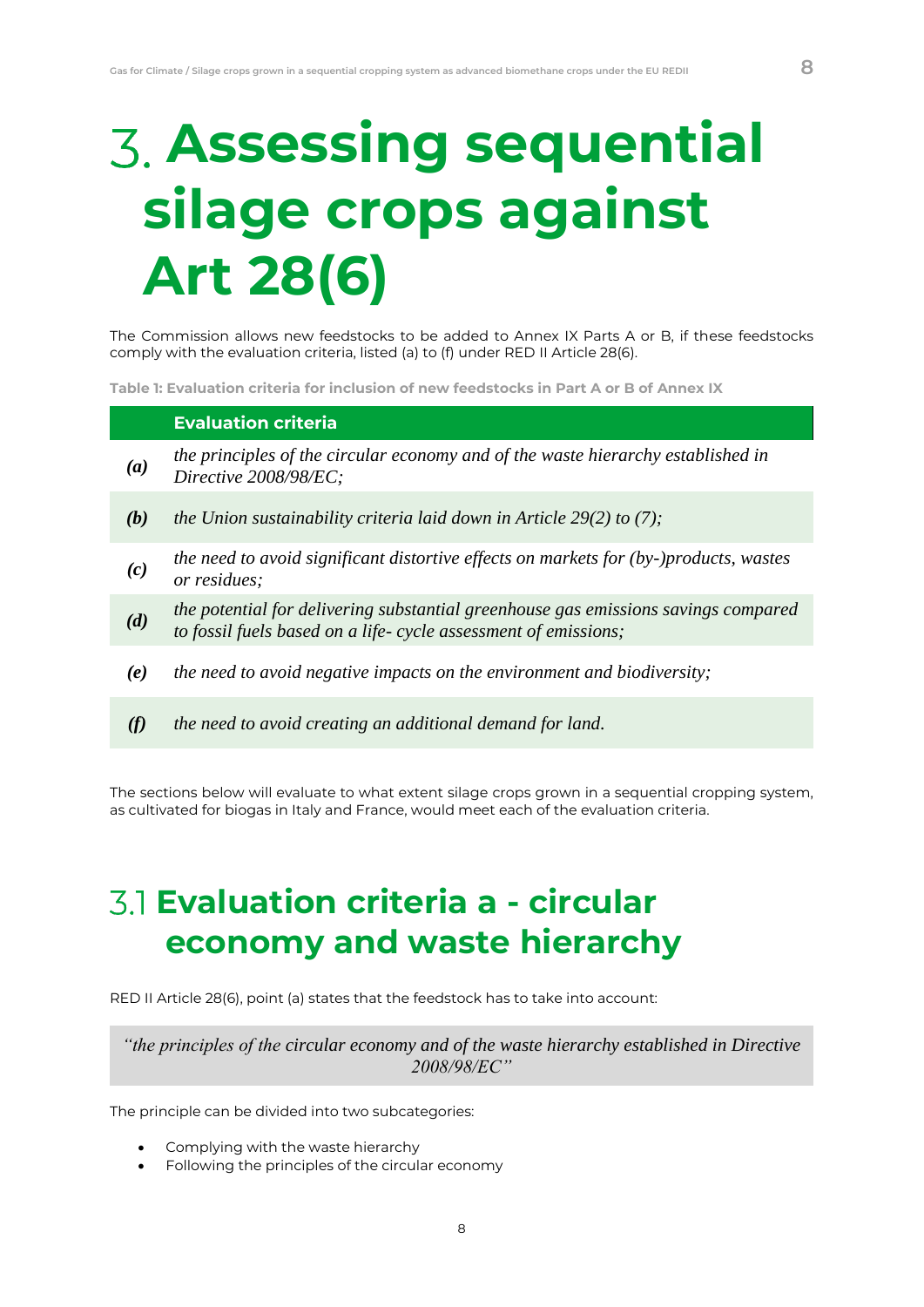#### **Waste hierarchy**

The waste hierarchy is summed up in Article 4(1) of Directive 2008/98/EC and follows the preferred action of waste treatment (see figure 2).



**Figure 3: Waste hierarchy from directive 2008/98/EC<sup>11</sup>**

The feedstocks used in the sequential cropping system are crop-based feedstocks and are not categorized as waste. Therefore, the principles of the waste hierarchy are de facto fulfilled as the feedstock is not a waste. By using fallow land to grow cover crops, an additional, new 'product' is created. Furthermore, all by-products that are created when producing the biogas are fully used again in new applications. The only residue resulting from the anaerobic digestion is called digestate, which can be used as an organic fertilizer for crop production.

#### **Circular economy**

With regards to the principles of the circular economy, sequential cropping of energy cover crops is regarded to follow the principles of the circular economy. The European Commission defines a circular economy as follows<sup>12</sup>:

*"A circular economy aims to maintain the value of products, materials and resources for as long as possible by returning them into the product cycle at the end of their use, while minimizing the generation of waste. The fewer products we discard, the less materials we extract, the better for our environment."*

The concept of circularity is difficult to apply to an energy carrier as most of the energy crop is transformed into biogas and afterwards combusted for energy purposes. However, the production of biogas from cover crops does minimize the waste production by using the digestate as an organic fertilizer for crops. The nutrients (and a part of the carbon content) of the original cover crop are retained in the digestate. When the digestate is applied as a fertilizer for crop production, both for energy cover crops and for main food/feed crops, a circular loop is created. Furthermore, the use of digestate as fertilizer avoids the use of fossil-based fertilizer, which benefits the circular economy.

In the introductory text of the RED II under point 21 it is also mentioned that the principles of the circular economy and the waste hierarchy should be followed "… in order to avoid unnecessary distortions of raw materials markets". As the crops are grown in a sequential cropping system for energy purposes, an additional product is created on previously unused land. Therefore, there is no distortion of raw material markets.

**Conclusion**: Principle (a) confirmed

<sup>11</sup> Source[: https://ec.europa.eu/environment/waste/framework/t](https://ec.europa.eu/environment/waste/framework/t)

<sup>&</sup>lt;sup>12</sup> Source: <https://ec.europa.eu/eurostat/web/circular-economy>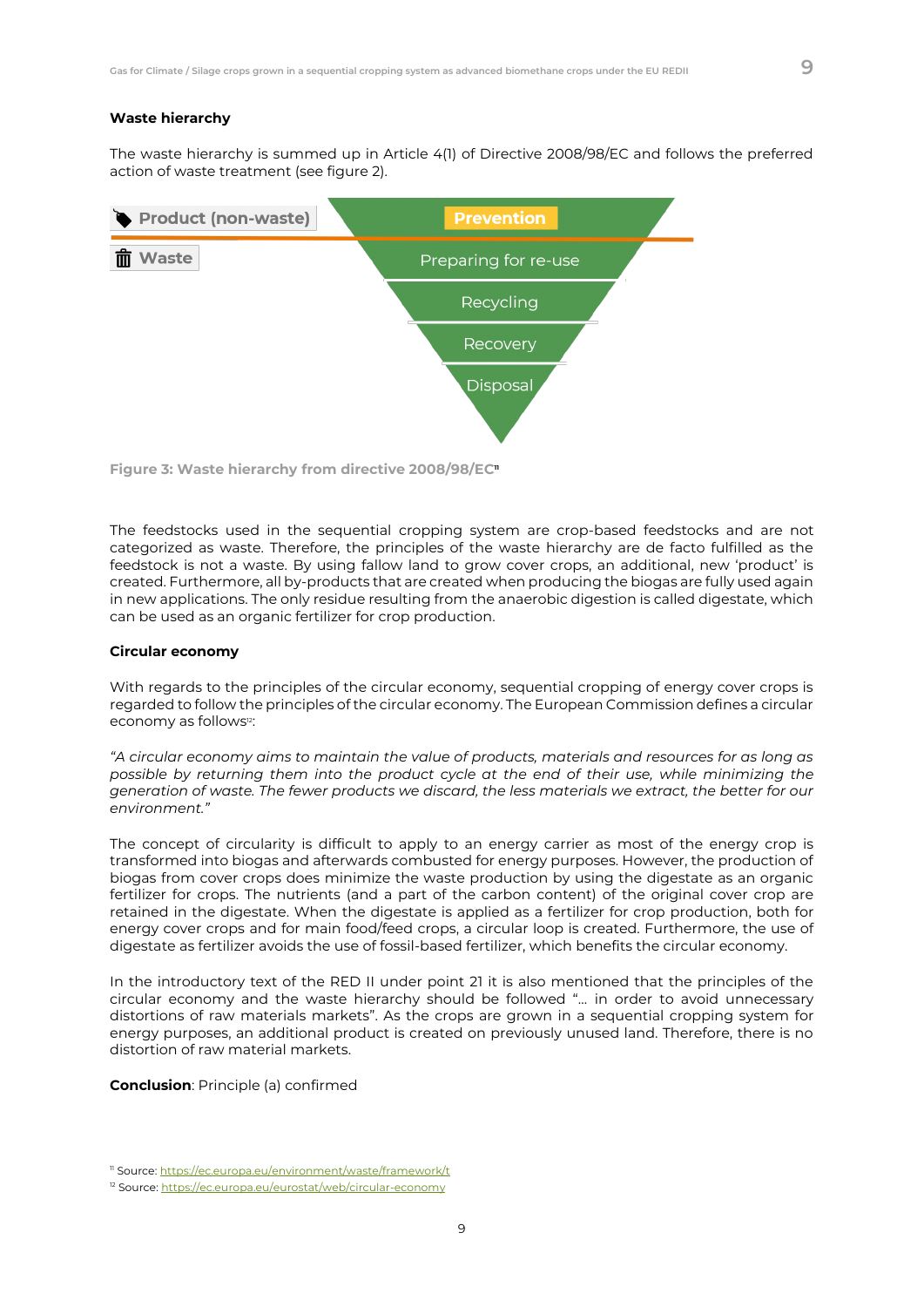RED II Article 28(6) point (b) refers to the sustainable practice of using feedstocks for bioenergy purposes and is stated below:

*"the Union sustainability criteria laid down in Article 29(2) to (7)"*

The Union sustainability criteria referred to focus on feedstocks coming from land that has not been converted from highly biodiverse lands, high carbon stock lands or peatlands, as well as covering criteria that are specific to agricultural residues or forestry biomass. The land conversion criteria (Article 29(3)-(5)) are most relevant here as sequential crops would not be considered agricultural residues or forest biomass.

Compliance with the land-related sustainability criteria in Articles 29 (2) to (7) can be assumed when the activities and procedures of a biogas producer are officially audited and certified to an ECrecognized voluntary scheme. When a farm that produces the biogas is officially certified, the sustainability criteria of point (b) are satisfied. Any farm producing feedstock for biofuel consumed in the EU has to comply with the EU RED II sustainability criteria. Most do so through being certified to a recognized voluntary scheme. Farms practicing sequential cropping are no different to other farms producing crops for biofuels from the perspective of the land-related sustainability criteria in Articles 29(2) to (7) so there is no reason that such a farm could not be certified. In Italy, several farms who apply the Biogasdoneright concept are in the process of getting certified, with audits being performed by CSQA.

**Conclusion:** Principle (b) confirmed

### **Evaluation criteria c - market effects**

RED II Article 28(6) point (c) states the following:

### *the need to avoid significant distortive effects on markets for (by-)products, wastes or residues;*

The background of Evaluation criterion (c) is the desire to avoid the risk that using crops for bioenergy would limit the supply of biomass available to satisfy demand for food and feed products, which could lead to displacement effects. The core aim of the concept of sequential cropping is to increase agricultural production sustainably, without requiring additional agricultural land. Therefore, rather than reducing the availability of food and feed crops, sequential cropping results in additional agricultural production beyond existing agricultural production. This increase in agricultural supply could lead to reduced price levels of agricultural commodities, leading to more affordable food, feed and energy crop prices.

**Conclusion**: Principle (c) confirmed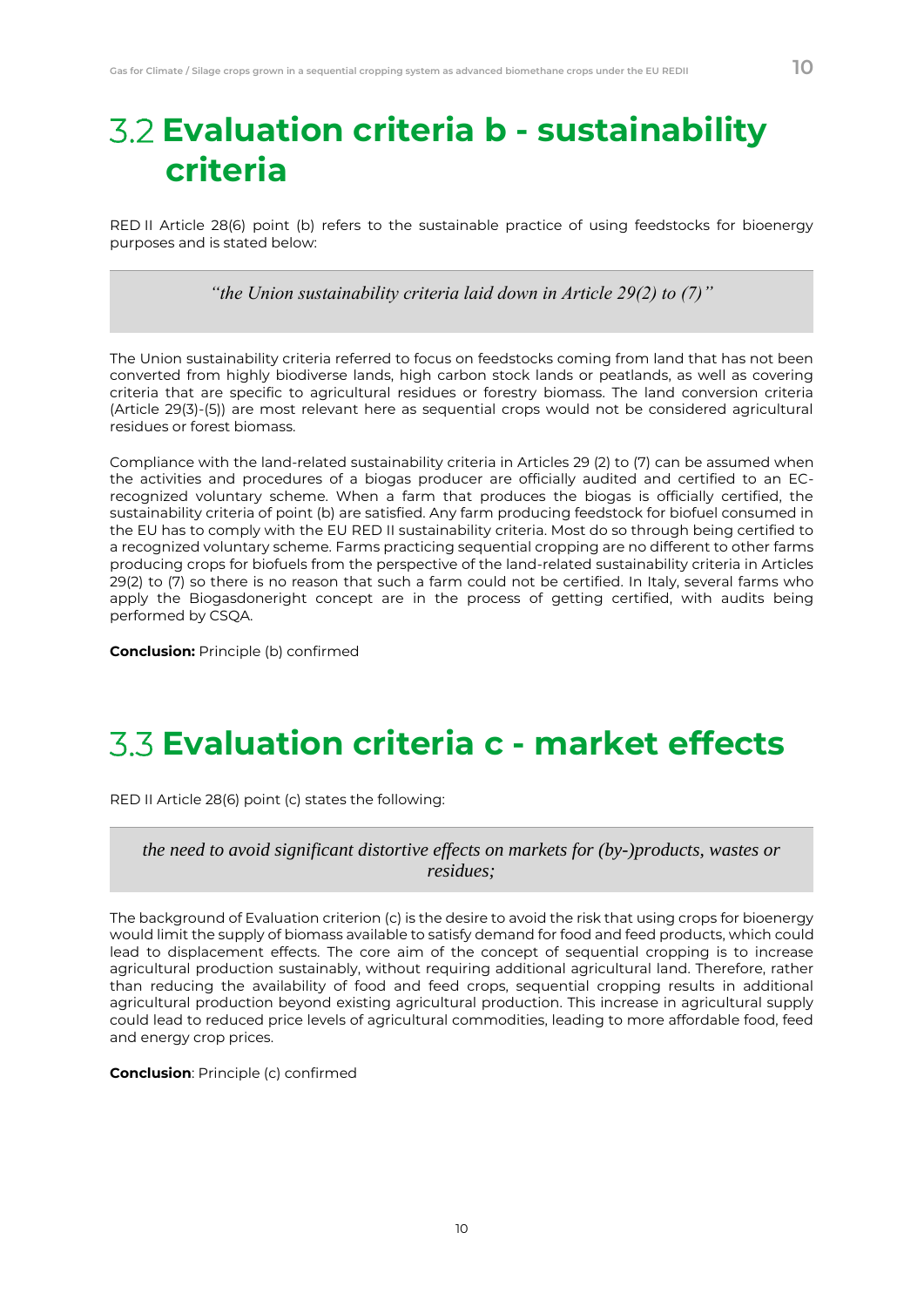### **Evaluation criteria d – greenhouse gas savings**

RED II Article 28(6) point (d) states the following:

### *the potential for delivering substantial greenhouse gas emissions savings compared to fossil fuels based on a life- cycle assessment of emissions;*

In the RED II, the minimum GHG saving threshold required for a biofuel or biogas to count towards EU renewable energy targets varies depending on the age of the installation in which the biogas is produced. The threshold ranges from 50-65% (Article 29(10)). The rules for the calculation method of the GHG savings of biogas production and use can be found in part B of Annex VI of the RED II. The method is based on a life cycle assessment of the GHG emissions of the biogas, using disaggregated values to fully account for all emissions in the lifecycle. In case of the usage of multiple substrates in the anaerobic digestor, different weights are given to the substrates. In the case of sequential cropping with silage crops, manure is often added as input for the anaerobic digestor.

Part A of Annex VI of the RED II provides the typical (and default) values for the GHG savings for different methods of biomethane production. Depending on the ratio of manure and crop input, the GHG savings vary. In a scenario of a close digestate and off-gas combustion with a manure-maize ratio of 60-40%, the GHG savings will be 90%.<sup>13</sup> In this case the GHG savings requirement would be fulfilled.

When the digestate, that is created as a by-product in the anaerobic digestor, is applied to crops as a fertilizer, part of the carbon that originates from the initial crop is stored back into the soil. The use of manure decreases the GHG emissions even further due to the avoided emissions of stored raw manure in open ponds.<sup>14</sup> When accounting for all these practices, the production of biomethane using a sequential cropping system can actually function as a bioenergy carbon capture and storage (BECCS) system as carbon is stored in the soil to create negative emissions.<sup>8</sup>

**Conclusion**: Principle (d) confirmed

### **Evaluation criteria e - environment and biodiversity**

RED II Article 28(6) point (e) states the following:

*the need to avoid negative impacts on the environment and biodiversity;*

#### **Soil quality**

There are indications that the implementation of sequential cropping on fallow land has multiple environmental benefits<sup>15</sup>. The increased coverage of the agricultural land with cover crops decreases soil erosion covering the usually bare land with vegetation. The implementation of strip tillage compared to conventional tillage keeps more nutrients and carbon in the soil. Digestate that is created as a by-product in the production of the biogas can be applied to the farmland, replacing

<sup>14</sup> ART Fuels, Position Paper: Biogas Done Right in transport: Sequential cropping to produce food, feed and biomethane

<sup>&</sup>lt;sup>13</sup> Compared to a fossil baseline of 94 gCO2eq/MJ

<sup>&</sup>lt;sup>15</sup> Sainju UM (2016) Can Novel Management Practice Improve Soil and Environmental Quality and Sustain Crop Yield

Simultaneously? PLoS ONE 11(2): e0149005. doi:10.1371/journal.pone.0149005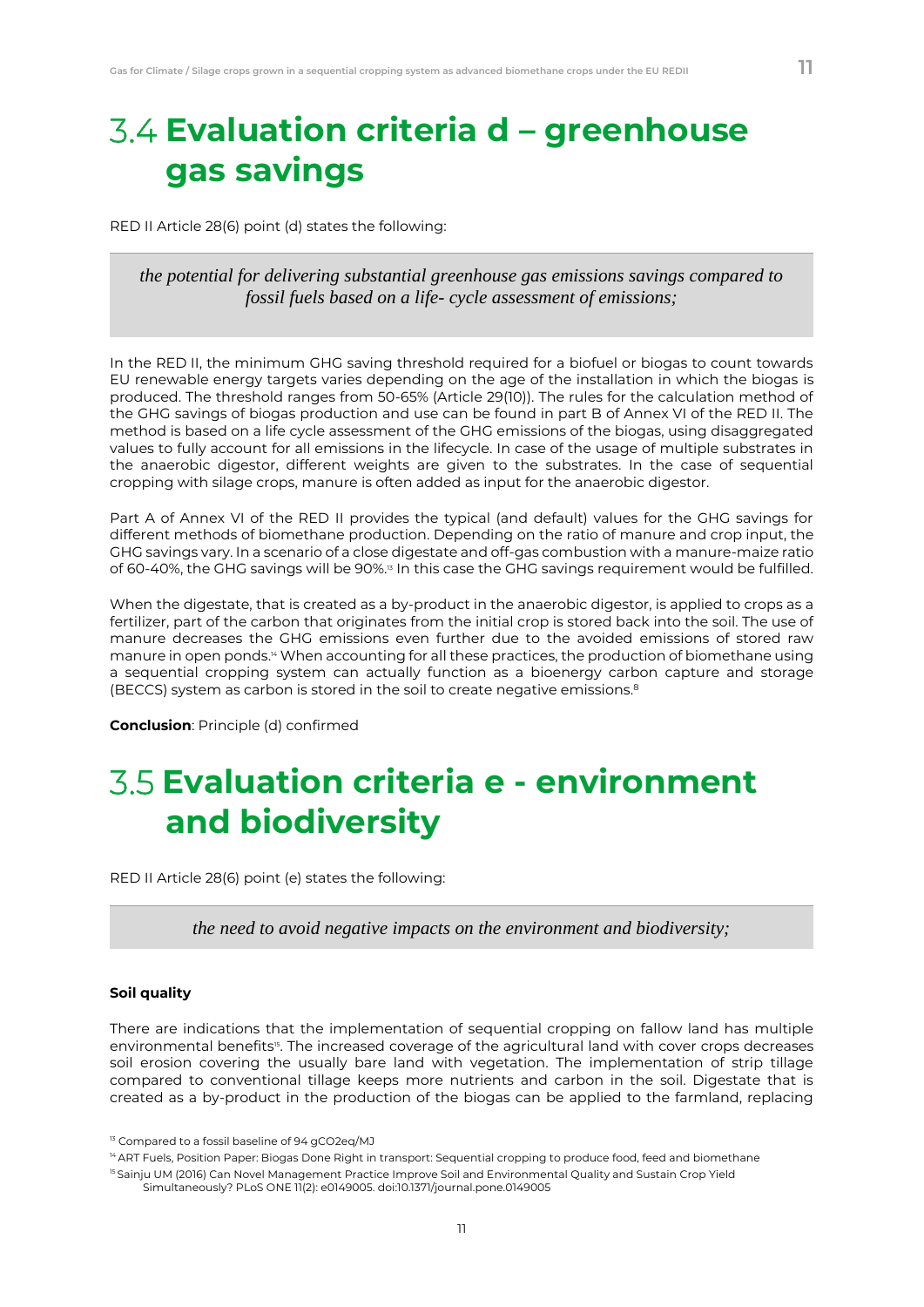chemical fertilizers that are likely to have negative impacts on soil quality<sup>®</sup>. The solid fraction of the digestate can be further developed into biochar, a stable form of carbon in the form of charcoal that can be used as fertilizer as well and adds value to soils suffering from erosion and low fertility.<sup>17</sup>

Sequential cropping is a form of agricultural intensification and therefore it is important to ensure that this intensification is done in a sustainable way. To guarantee that soil quality is ensured for the purpose of compliance with RED Article 28(6), point b, there could be a requirement that for the purpose of producing 'advanced feedstock' as recognised by the EU RED, sequential cropping operations should reduce or maintain the use of chemical fertilizer at the same level over the full cropping cycle as compared to the situation prior to the introduction of sequential cropping. Using biogas digestate as fertilizer should be standard practice.

In addition, sequential cropping operations should ensure that the soil is not degraded by the introduction of sequential cropping. The LANDUM C-factor values<sup>18</sup> for the operation should not be higher than before the introduction of sequential cropping. To this end, farmers should use soil management best practices, such as no tillage or strip tillage and leaving residues in the field (roots and stubble at 7.5-10 cm after harvest), in addition to the cover crop used in the crop rotation.

#### **Air quality**

Sequential cropping does not lead to emissions to air and therefore doesn't impact air quality.

#### **Water usage**

Due to the increase in crop production, as previously fallow land is now cultivated, water usage increases. Depending on the region and the crop, this exact extra amount of water can vary, for example, in most cases in Europe, winter sequential crops are not irrigated. In the Biogasdoneright system, a drip irrigation system is implemented which limits the water usage and increases the efficiency and precision of irrigation.<sup>17</sup> Using sprinkle irrigation, no increase in water consumption took place in Biogasdoneright.

In addition, in the Biogasdoneright situation, the liquid by-product from the anaerobic digester was used for irrigation to provide water and mineral nutrients, as well as the solid by-product from the digester being applied to the soil to improve soil carbon and soil fertility. This led to a reduction in chemical fertilizer costs and an improvement in water quality.

In the Biogasdoneright example, sequential cropping did not increase water requirements as the region is humid. However, this may be an issue in other locations. Further research is recommended to show the effects from sequential cropping on water usage.

To ensure that the introduction of the sequential crop does not significantly affect water usage in a crop rotation, it is recommended that the operations must have sprinkle or drip irrigation of subirrigation systems in place.

#### **Biodiversity**

The coverage of the fallow land by cover crops can create positive effects for biodiversity as animals can more easily take refuge on covered land compared to fallow land. The introduction of a cover crop is linked to a more biodiverse environment $19$ . Moreover, as fallow land is used for bioenergy cropping, no additional land is needed for bioenergy purposes, thereby preventing pressure on the agricultural system for land conversion which can cause biodiversity (or carbon stock) losses. No negative impacts on biodiversity from the introduction of sequential cropping are known.<sup>17</sup>

12

<sup>&</sup>lt;sup>16</sup> Pastorelli, R.; Valboa, G.; Lagomarsino, A.; Fabiani, A.; Simoncini, S.; Zaghi, M.; Vignozzi, N. Recycling Biogas Digestate from Energy Crops: Effects on Soil Properties and Crop Productivity. Appl. Sci. 2021, 11, 750.<https://doi.org/10.3390/app11020750>

 $17$  CIB, 2020, Biogasdoneright: Anaerobic digestion and soil carbon sequestration. A sustainable, low cost, reliable and win win BECCS solution, p21

<sup>&</sup>lt;sup>18</sup> Defined in "Estimating the soil erosion cover-management factor at the European scale", Panagos, P., Borelli, P., Meusburger, K., Alewell, C., Lugato, E., Montarella, L., Land Use Policy, 2015

<sup>19</sup> de Pedro, L.; Perera-Fernández, L.G.; López-Gallego, E.; Pérez-Marcos, M.; Sanchez, J.A. The Effect of Cover Crops on the Biodiversity and Abundance of Ground-Dwelling Arthropods in a Mediterranean Pear Orchard. Agronomy 2020, 10, 580. <https://doi.org/10.3390/agronomy10040580>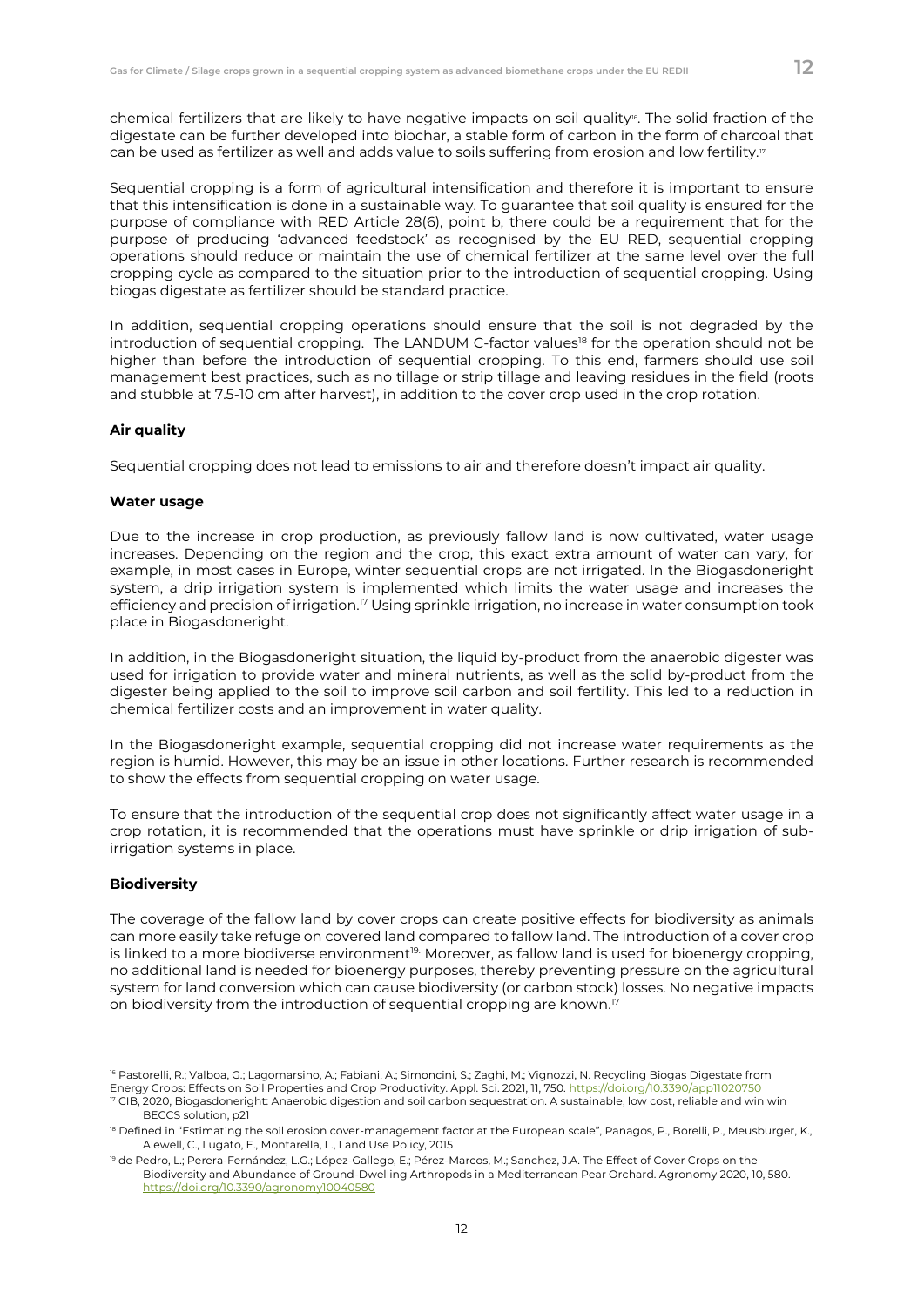Biogasdoneright has found that thanks to prolonged land cover and the improved health of the soil, the use of pesticides per hectare does not increase, but rather, depending on the crop year, often decreases with the introduction of sequential cropping.

To avoid any negative impact on biodiversity, operations replacing monocultures should reduce or maintain the use of pesticides at the same level prior to the introduction of sequential cropping, over a full cropping cycle. This should ensure that the impact on biodiversity due to pesticide use is not greater than with the previous practise.

**Conclusion:** Principle (e) confirmed for air quality and likely to be confirmed for soil, water and biodiversity provided that farmers ensure that the use of synthetic fertilizers and pesticides decrease or do not increase, that sustainable irrigation systems (or no irrigation) is in place and farmers take the right soil management measures.

### **Evaluation criteria f - no additional demand of land**

RED II Article 28(6) point (f) states the following:

*the need to avoid creating an additional demand for land.*

A defining characteristic of silage crops is the fact that they are harvested before reaching maturity. This makes them suitable for biogas production or animal feed, yet not for human consumption. Silage crops require shorter cultivation periods compared to fully matured crops. This allows them to be cultivated as a second crop while maintaining the yield of the main crops. The Italian Biogasdoneright practice has shown that main crop yields will often slightly reduce as a result of the introduction of sequential cropping, yet this yield reduction is small. **It would be possible to harvest silage crops slightly earlier in order to avoid any reduction in the cultivation period of the main crop.** It can be foreseen that this would be a minimum requirement when implementing sequential cropping for the purpose of inclusion in Annex IX, to ensure that criterion (f) can be met.

**Conclusion**: Principle (f) likely to be confirmed